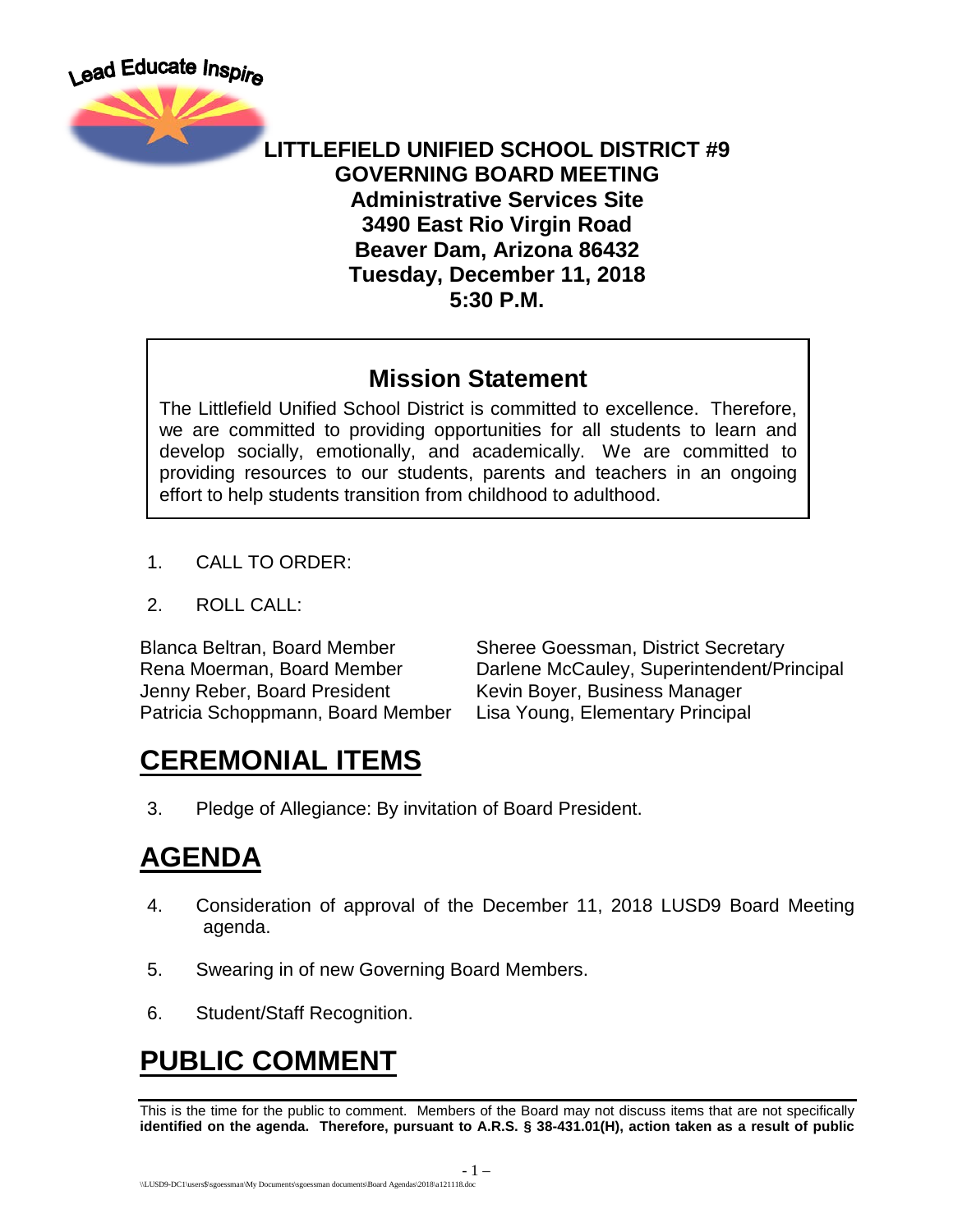

**comment** will be limited to directing staff to study the matter, responding to any criticism or scheduling the matter for further consideration and decision at a later date. (Limited to 3 minutes per person.)

7. Public Comment.

### **INFORMATION AND DISCUSSION:**

- 8. Mr. Boyer, Business Manager.
	- a. Student Activity Account Balance.
	- b. Budget Update
	- c. Food Service Financial.
	- d. 2019 BUDG25 Expenditure Analysis Letter
	- e. Other
- 9. Mrs. Young, Elementary Principal
	- a. School Update.
		- i. Spelling Bee December  $19<sup>th</sup>$  at 9:00 a.m.
		- ii. Christmas Program December  $21<sup>st</sup>$  at 10:00 a.m.
	- b. Other
- 10. Mrs. McCauley, Superintendent/Principal
	- a. School Update:
		- i. School Improvement Status
		- ii. Community Blood Drive
		- iii. Winter Choir Concert December 17<sup>th</sup>
		- iv. College & Career Fair at VVHS
	- b. Recognition:
		- i. Star Nursery Christmas Tree
		- ii. Elks Donation of Books for Elementary School
		- iii. Steve Feick, Athletic Director Donations to Athletic Program
			- 1. Dixie Power
			- 2. Mesquite Gaming
			- 3. Sears Hometown Store
			- 4. Sun Resorts RV Park
			- 5. State Farm Insurance
			- 6. Washington Federal Bank
			- 7. America First Credit Union
			- 8. Reliance Connects
			- 9. VA Landscaping
		- c. Other
- 11. Board Reports.
	- a. Other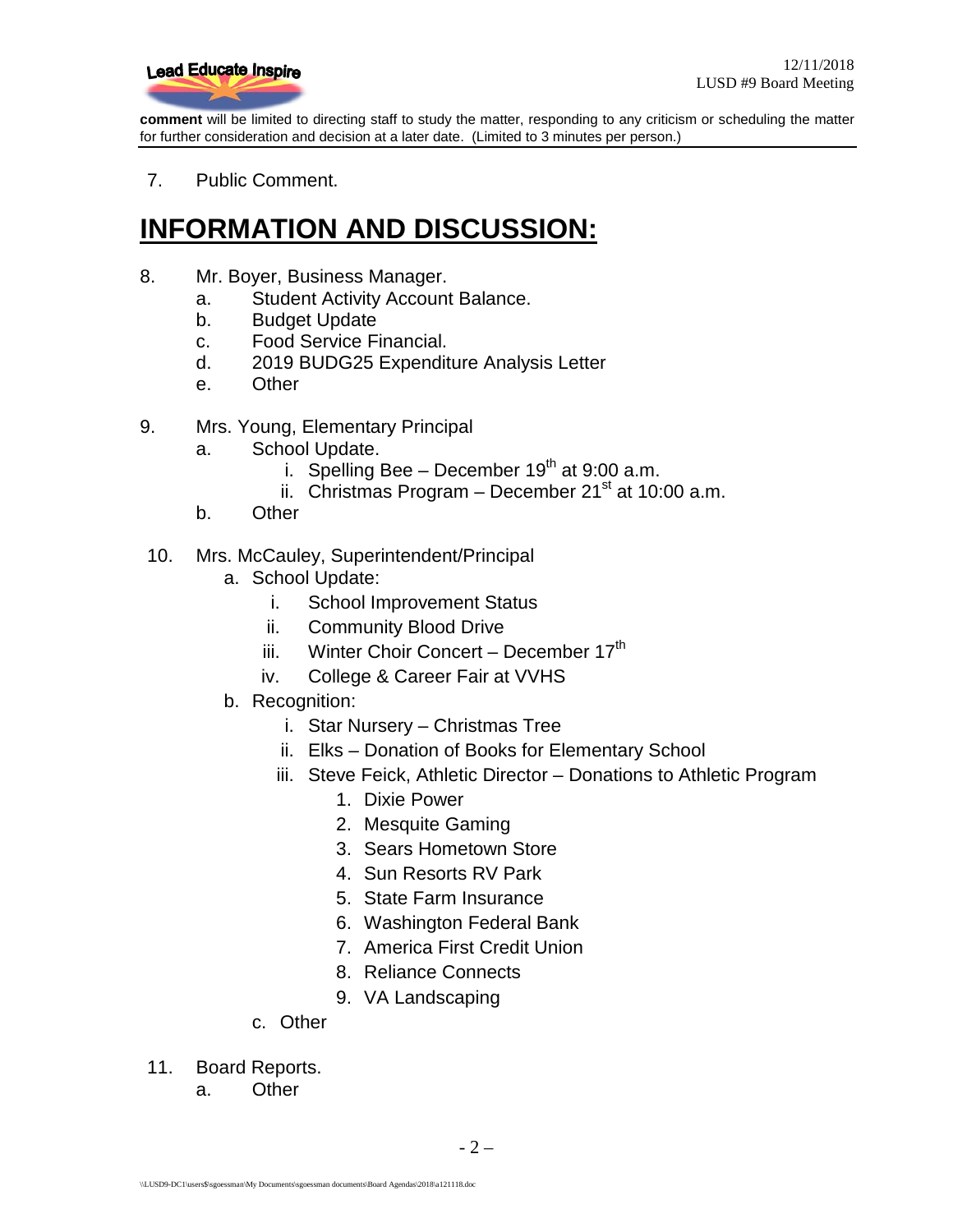

12. Update on Old Littlefield School.

# **CONSENT AGENDA**

Approval of Routine Orders of Business. Documentation concerning the matters on the Consent Agenda may be reviewed at the Littlefield Unified School District Office, located at 3490 East Rio Virgin Road, Beaver Dam, Arizona. Any Board Member may request an item be pulled off the agenda for further discussion.

13. Consideration of approval of the November 13, 2018 Regular Meeting Minutes.

#### 14. Consideration of approval of Vouchers:

- a. LUSD9 Payroll Vouchers: 11/1911 and 12/1912.
- b. LUSD9 Vouchers: 1011 and 1012

(Members of the public may view the content of the vouchers 24 hours prior to the board meeting in the district office.)

15. Consideration of approval of FY 2018/2019 Certified Substitutes and Classified Substitutes Ratification as per the attached list, including the following:

| <b>Name</b>  | <b>Position</b>              | <b>Effective</b><br>Date |
|--------------|------------------------------|--------------------------|
| Ainge, Julie | <b>Classified Substitute</b> | 12/03/2018               |
| Sleppy, Pam  | <b>Classified Substitute</b> | 12/03/2018               |

#### **ACTION ITEMS AND/OR DISCUSSION**

- 16. Consideration of approval of Intergovernmental agreement between Littlefield Unified School District and Beaver Dam-Littlefield Fire District.
- 17. Consideration of approval of renewal of water Use agreements with the following agencies:
	- a. Canyonlands Clinic
- 18. Consideration of approval of the FY 2017/2018 Preventive Maintenance Program.
- 19. Consideration of approval of Superintendent Evaluation Scores by Governing Board and review of contract. \*The Board may vote to discuss this item in Executive Session pursuant to ARS § 38-431.03 (A)(1).
- 20. Agenda items for the January Meeting.

#### **INFORMATION ITEMS**